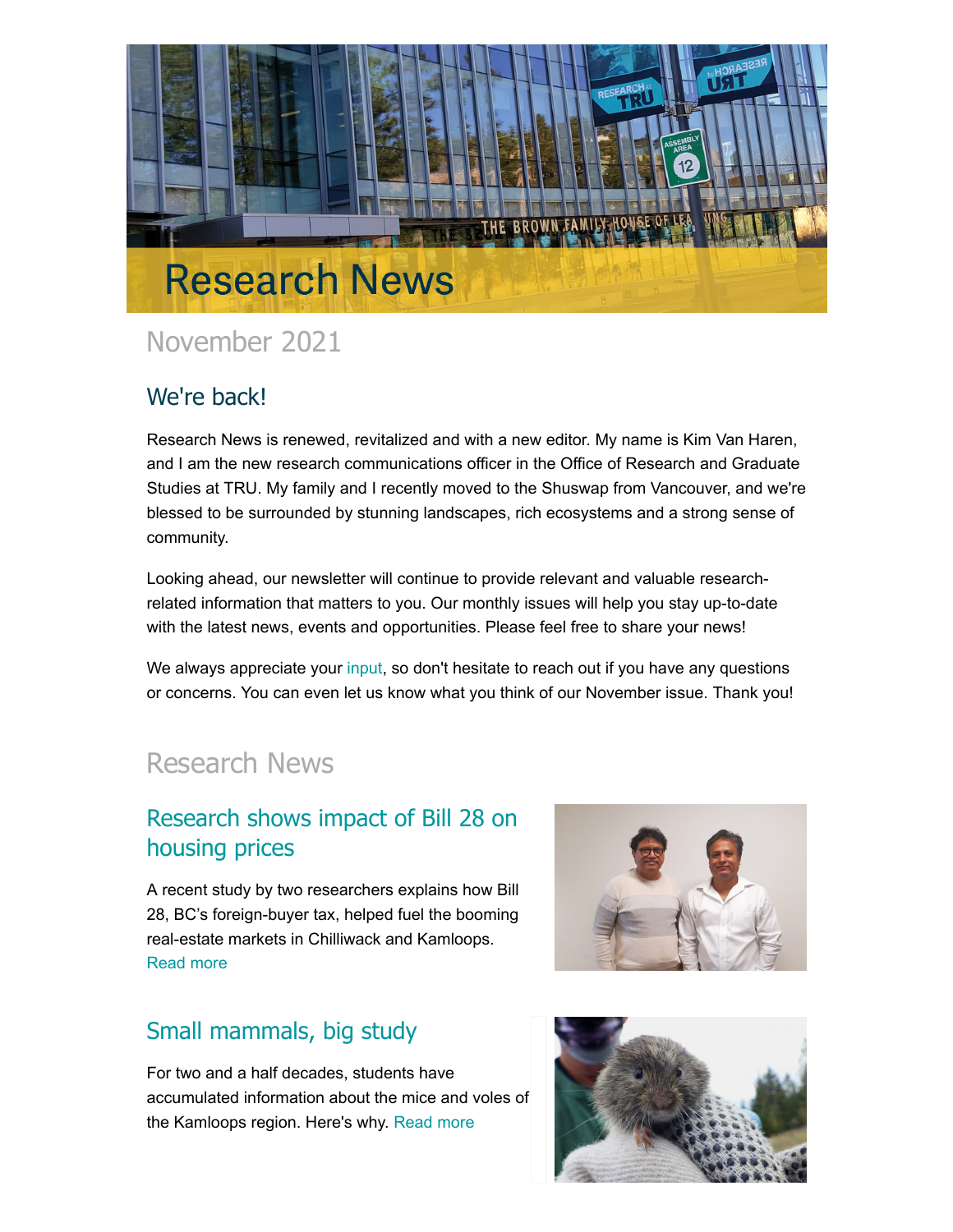#### [Researchers look at COVID cough](http://inside.tru.ca/2021/10/25/researchers-look-at-covid-cough/)

A group of researchers has developed a noninvasive way to prescreen for COVID that's quick, easily accessible and discreet. [Read more](http://inside.tru.ca/2021/10/25/researchers-look-at-covid-cough/)



#### [TRU study confirms BCLC's positive](http://inside.tru.ca/2021/10/26/tru-study-confirms-bclcs-positive-impact-on-kamloops/) impact on Kamloops

A report by Economics faculty member Dr. Peter Tsigaris says the BC Lottery Corporation headquarters in Kamloops has contributed about \$2.2 billion to the city. [Read more](http://inside.tru.ca/2021/10/26/tru-study-confirms-bclcs-positive-impact-on-kamloops/)



## [Red Dress Project honours Missing & Murdered Indigenous](https://www.youtube.com/watch?v=Krn49C8OkvM) Women & Girls (MMIWG)

TRU hosted the Red Dress Project, a collaboration between Indigenous Education, the Faculty of Arts and the TRU Art Gallery, from Oct. 4 to 15. The goal of the project was to raise awareness for those who are no longer with us, and generate meaningful conversations about MMIWG. [Watch the video](https://www.youtube.com/watch?v=Krn49C8OkvM)

#### [Renowned wildfire expert based at](http://inside.tru.ca/2021/06/24/renowned-wildfire-expert-based-at-tru/) **TRU**

Dr. Mike Flannigan is the new British Columbia Research Chair in Predictive Services, Emergency Management and Fire Science. [Read more](http://inside.tru.ca/2021/06/24/renowned-wildfire-expert-based-at-tru/)

## [Grant funds researcher's study of](http://inside.tru.ca/releases/grant-funds-researchers-study-of-forest-fire-ecology/) forest-fire ecology

Natural Resource Science faculty member Dr. Jill Harvey has been granted a Canada Research Chair in Fire Ecology to study wildfire impacts. [Read more](http://inside.tru.ca/releases/grant-funds-researchers-study-of-forest-fire-ecology/)



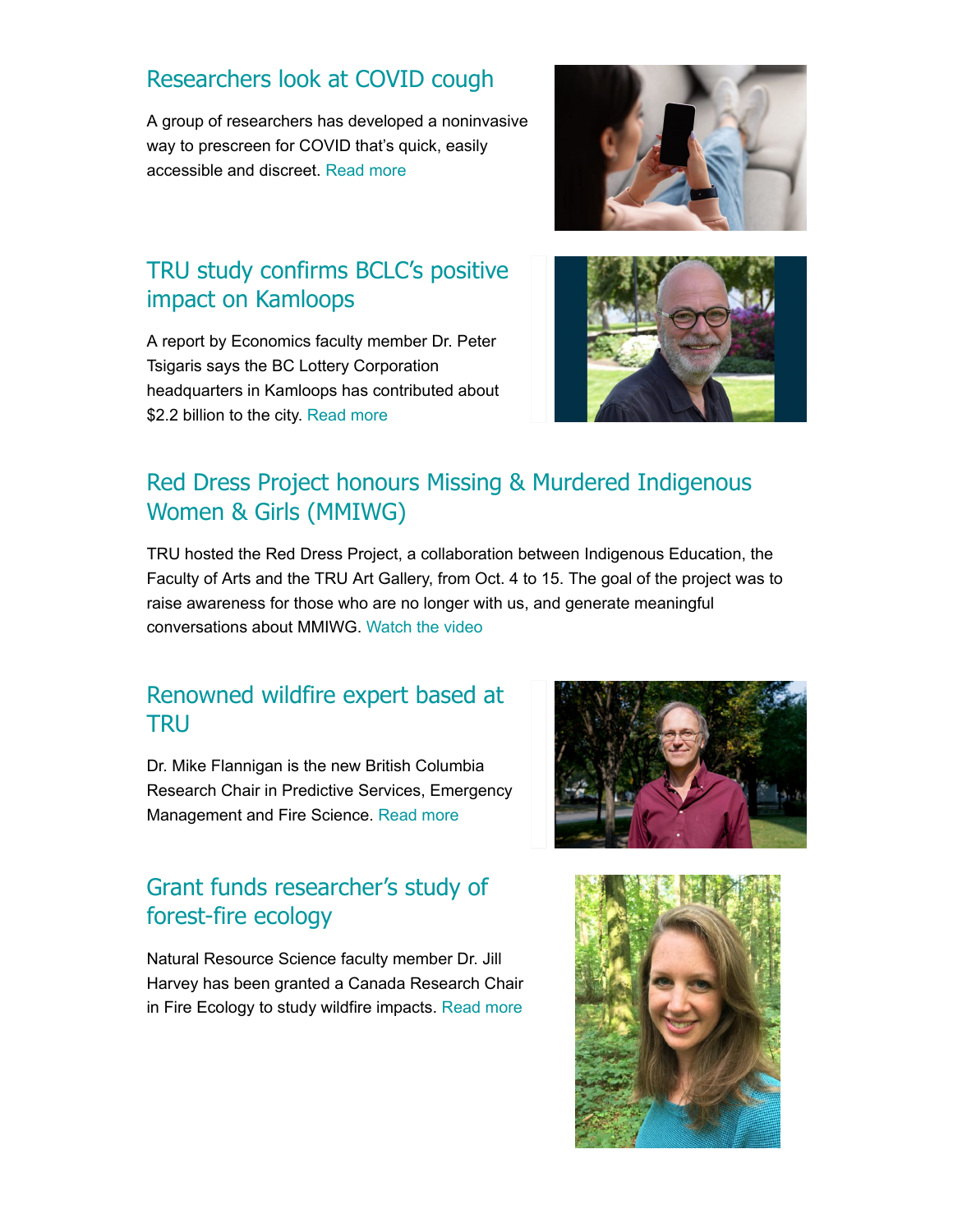#### Researcher receives national [recognition, funding extension](http://inside.tru.ca/releases/tru-researcher-receives-national-recognition-funding-extension/)

Tourism faculty member Dr. Courtney Mason has been renewed as a Canada Research Chair for another five years to study rural and Indigenous land use. [Read more](http://inside.tru.ca/releases/tru-researcher-receives-national-recognition-funding-extension/)



#### [Discovery Grants support innovation](http://inside.tru.ca/2021/06/15/discovery-grants-support-innovative-tru-researchers/)

Six researchers shared in \$675,000 in funding through federal NSERC Discovery Grants. Dr.s Omer Waqar, Yan Yan, Jabed Tomal, David Hill, Safwat Hassan and Mohamed Tawhid received grants for innovative projects in engineering, computing science, geography, mathematics and statistics. [Read more](http://inside.tru.ca/2021/06/15/discovery-grants-support-innovative-tru-researchers/)



## [Researcher joins Indigenous health](http://inside.tru.ca/2021/06/04/tru-researcher-joins-indigenous-health-care-task-force/)care task force

Nursing faculty member Dr. Sheila Blackstock has been appointed to the BC government's In Plain Sight task force to improve access to health care for Indigenous Peoples in BC. [Read more](http://inside.tru.ca/2021/06/04/tru-researcher-joins-indigenous-health-care-task-force/)



## [Is it time to select cattle for climate change attributes?](https://www.producer.com/livestock/is-it-time-to-select-cattle-for-climate-change-attributes/)

Research using drones and thermal cameras has shown that black-coloured coats heat up much more than other coats, such as white or red. [Read more](https://www.producer.com/livestock/is-it-time-to-select-cattle-for-climate-change-attributes/)

## [Canadian Cattlemen | Testing virtual fencing's potential in BC](http://inside.tru.ca/inthemedia/canadian-cattlemen-testing-virtual-fencings-potential-in-bc/)

A pilot is underway to develop technology fitting the needs of grazing in BC. [Read more](http://inside.tru.ca/inthemedia/canadian-cattlemen-testing-virtual-fencings-potential-in-bc/)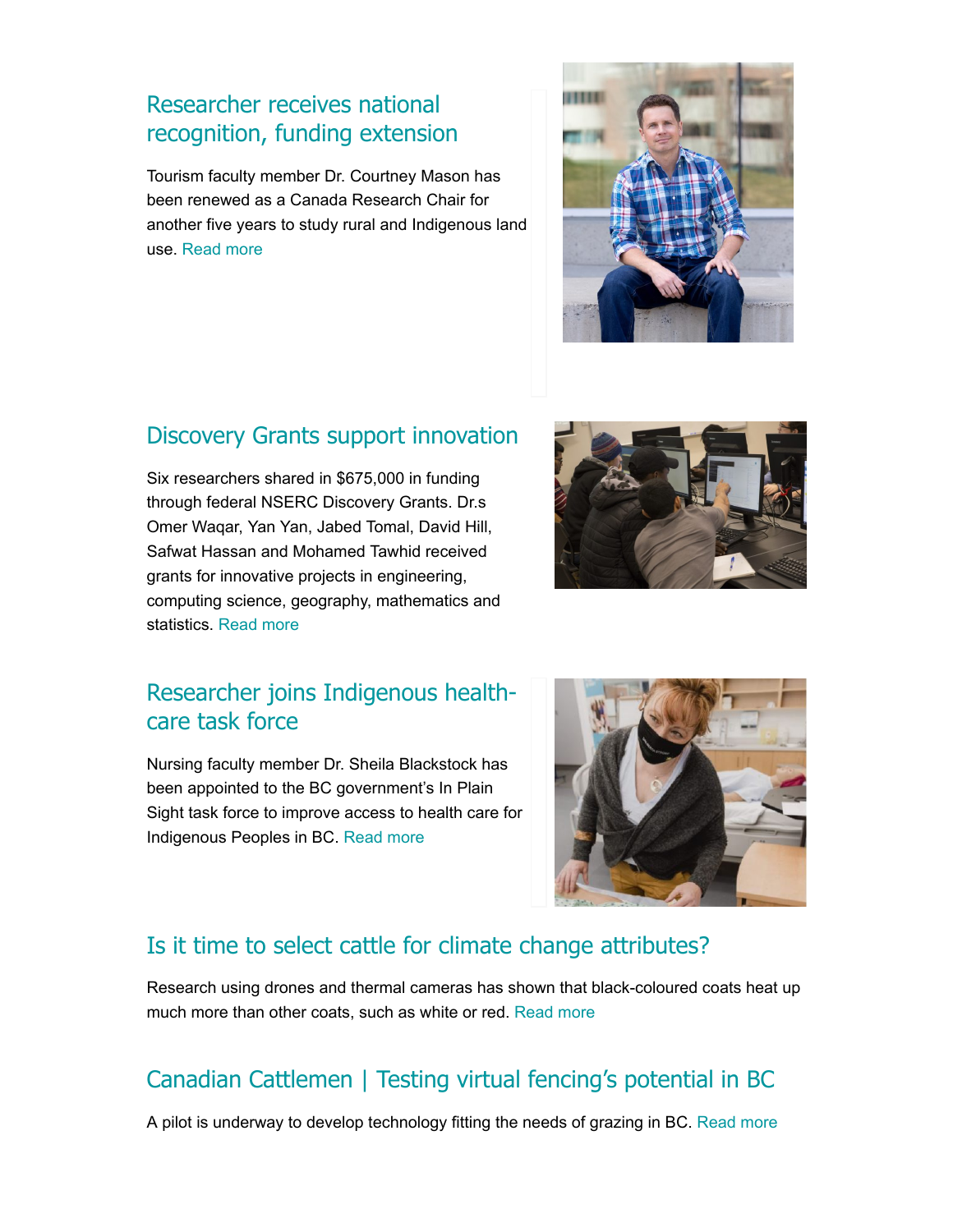#### [CTV Vancouver | BC study looking at how exposure to](http://inside.tru.ca/inthemedia/ctv-vancouver-bc-study-looking-at-how-exposure-to-chemicals-can-impact-reproductive-cycles/) chemicals can impact reproductive cycles

Master of Science in Environmental Science student Kyley Drach is researching how various exposures can impact menstruation. [Read more](http://inside.tru.ca/inthemedia/ctv-vancouver-bc-study-looking-at-how-exposure-to-chemicals-can-impact-reproductive-cycles/)

#### Storytellers is back!

On Nov. 9, SSHRC launched its ninth annual **Storytellers challenge**. The challenge is open to all students, graduate and undergraduate, enrolled at a Canadian post-secondary institution. Their task is to tell the story, in up to three minutes or 300 words, of a SSHRCfunded research project—their own or a professor's. For more details on this year's challenge, please visit the [SSHRC Storytellers website](https://www.sshrc-crsh.gc.ca/society-societe/storytellers-jai_une_histoire_a_raconter/index-eng.aspx).

#### Open Access Week

At the tenth annual International Open Access Week, Oct. 25 to 29, Canada's three federal research funding agencies shared information on the benefits and goals of open access, plus some lesser-known aspects of the [Tri-Agency Open Access Policy on Publications.](https://science.gc.ca/eic/site/063.nsf/eng/h_F6765465.html) If you missed any posts or tweets, see the policy's [Frequently Asked Questions page](https://science.gc.ca/eic/site/063.nsf/eng/h_42701EA6.html) to catch up.

#### [Environmental Science Seminar Series](https://www.tru.ca/science/news/mscseminar.html)

Dr. Jillian Bainard presents "Exploring integrated crop-livestock systems on the Canadian prairies," Thursday, Nov. 18, 4 – 5 p.m. on BlueJeans [View details](https://inside.tru.ca/events/event/environmental-science-seminar-series-16/)

Dr. Josie Vayro presents "It's a people problem - Mitigating human-mountain goat interactions in BC's Cathedral Provincial Park," Thursday, Nov. 25 [Details to come](https://www.tru.ca/science/news/mscseminar.html)

## Kudos!

**Donald Lawrence**, Chair, Visual and Performing Arts, Josephine Mills and Emily Dundas published a collection of essays in their new book, *Art, Research, Play: The Midnight Sun Camera Obscura Project.*

**Dr. George M. Johnson,** Chair, English and Modern Languages, published a picture book, *[How Hope Became an Activist](https://dixibooks.com/product/how-hope-became-an-activist/)*, that was a [Montaigne Medal finalist](http://www.hofferaward.com/Montaigne-Medal-finalists.html#.YKVFO7KSmUl) in the U.S., competing with all genres.

## [Communicating Research](https://inside.tru.ca/tru.ca/experts)

Experts list